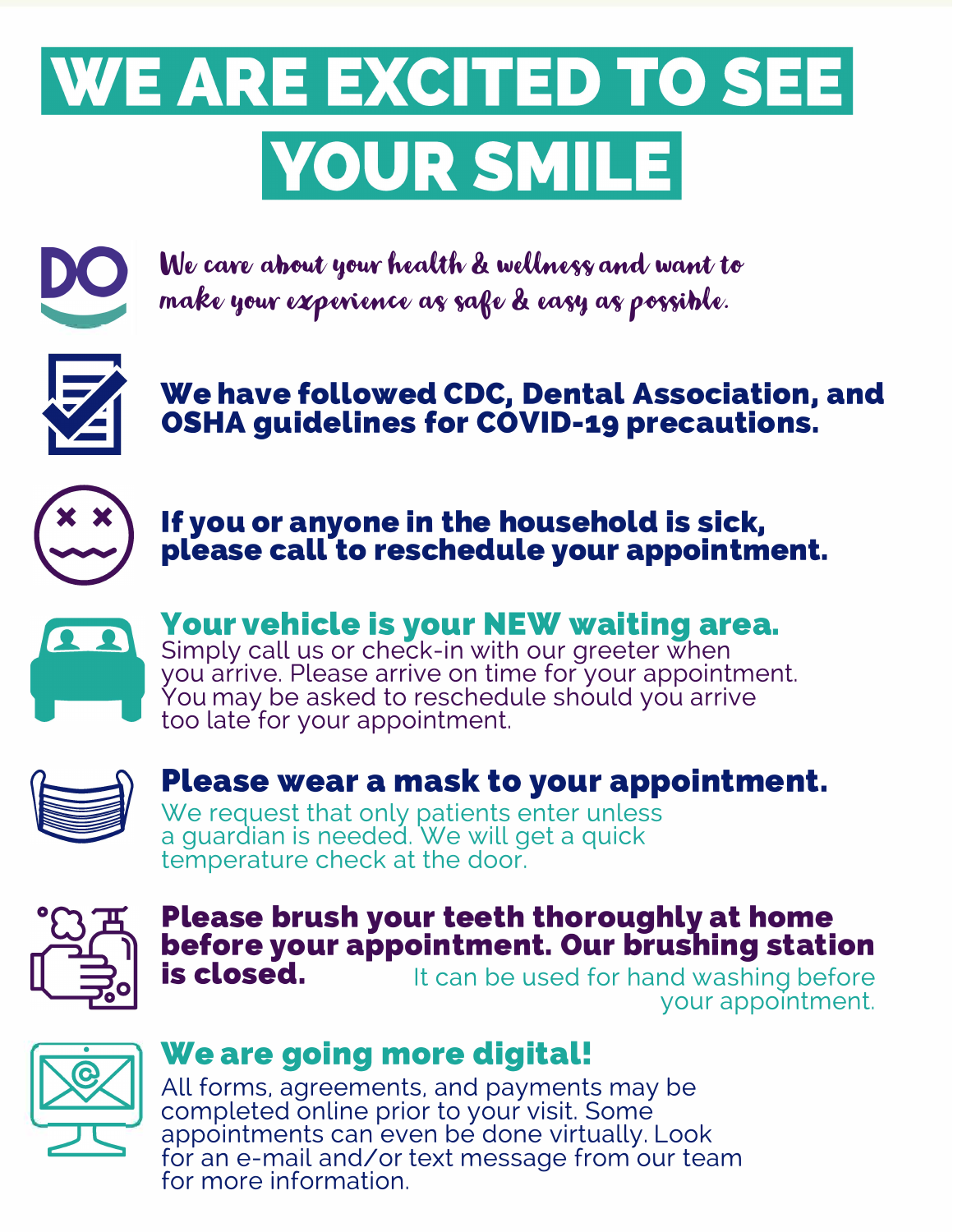#### **COVID‐19 Pandemic Orthodontic Treatment**

#### **NOTICE AND ACKNOWLEDGEMENT OF RISK FORM**

Our goal is to provide a safe environment for our patients and staff, and to advance the safety of our local community. This document provides information we ask you to acknowledge and understand regarding the COVID‐19 virus.

The COVID‐19 virus is a serious and highly contagious disease. The World Health Organization has classified it as a pandemic. You could contract COVID‐19 from a variety of sources. Our practice wants to ensure you are aware of the additional risks of contracting COVID‐19 associated with orthodontic care.

The COVID‐19 virus has a long incubation period. You or your healthcare providers may have the virus and not show symptoms and yet still be highly contagious. Determining who is infected by COVID‐19 is challenging and complicated due to limited availability for virus testing.

Due to the frequency and timing of visits by other orthodontic patients, the characteristics of the virus, and the characteristics of orthodontic procedures, there is an elevated risk of you contracting the virus simply by being in an orthodontic office.

You cannot wear a protective mask over your mouth to prevent infection during treatment as your health care providers need access to your mouth to render care. This leaves you vulnerable to COVID‐19 transmission while receiving orthodontic treatment.

I confirm that I have read the Notice above and understand and accept that there is an increased risk of contracting the COVID‐19 virus in the orthodontic office or with dental treatment. I understand and accept the risk of contracting COVID‐19 from contact at this office. I also acknowledge that I could contract the COVID‐19 virus from outside this office and unrelated to my visit here.

I understand the responsibility of informing Dominion Orthodontics staff immediatly should I or an immediate family member contract COVID-19.

I have read and understand the information stated above:

\_\_\_\_\_\_\_\_\_\_\_\_\_\_\_\_\_\_\_\_\_\_\_\_\_\_\_\_\_\_\_\_\_\_\_\_

\_\_\_\_\_\_\_\_\_\_\_\_\_\_\_\_\_\_\_\_\_\_\_\_\_\_\_\_\_\_\_\_\_\_\_\_

Patient Name

Signature:Self or Guardian if minor

\_\_\_\_\_\_\_\_\_\_\_\_\_\_\_\_\_\_\_\_\_\_\_\_\_\_\_\_\_\_\_\_\_\_\_\_

Date